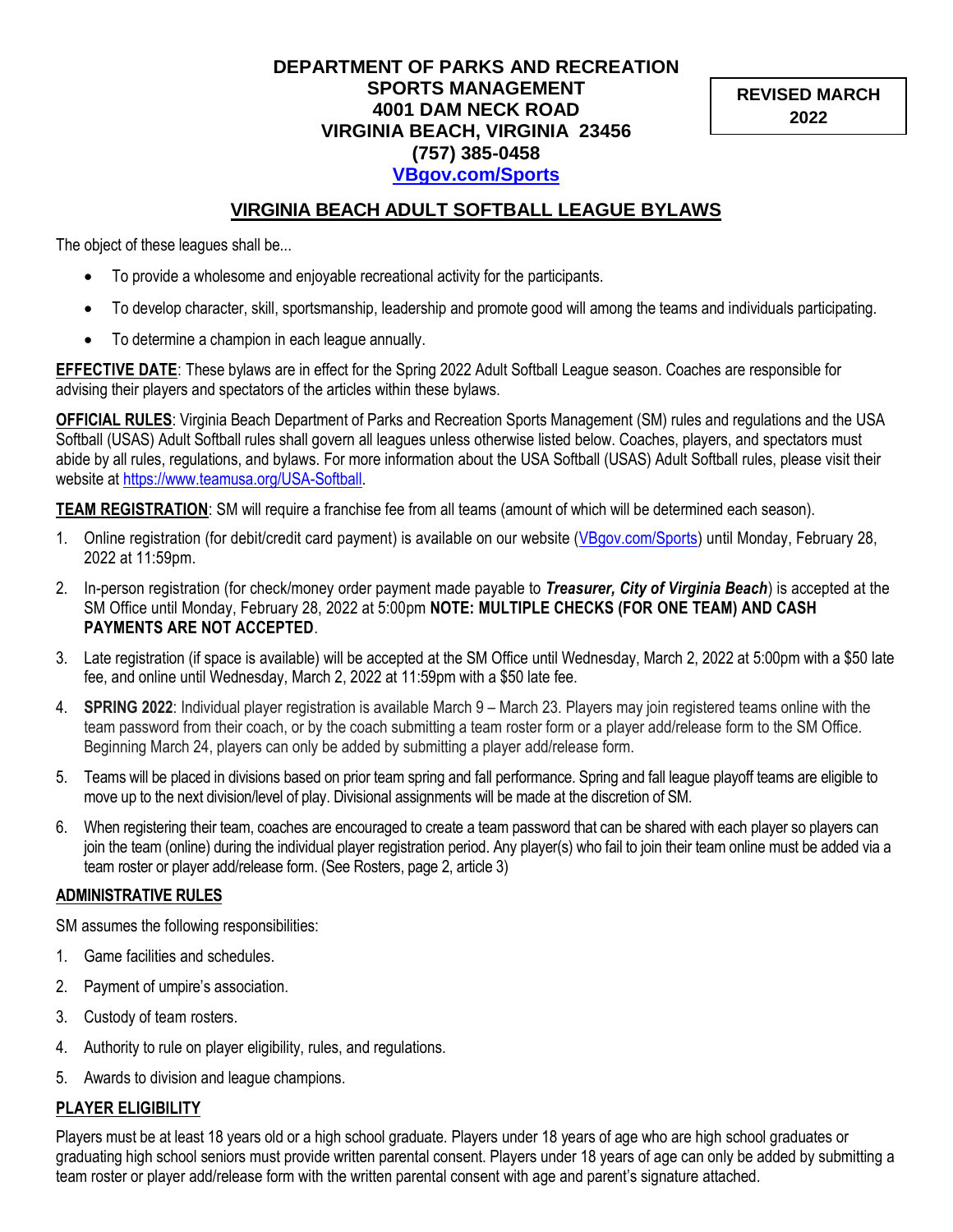## **ROSTERS**

1. Maximum of twenty (20) players for men's and maximum of twenty-five (25) players for coed leagues. Two (2) coaches will be allowed per team roster not counted against the maximum allowed players, and one (1) non-rostered score keeper or team sponsor.

## 2. **There is no residency rule**.

- 3. Players who fail to join their team online during the Individual Player Registration period must complete the team roster form or player add/release form in order to be enrolled. Failure to do so will jeopardize player eligibility for upcoming games. Team rosters and player add/release forms will not be accepted by telephone or by SM staff at game locations. All rosters must be filled out completely and legibly. Any player with missing information (address, phone number, birthdate, and/or handwritten signature) will not be added to the team's online roster until missing information has been provided. Any team that does not have a legal roster on file will forfeit all games until such time that a legal roster is submitted to SM. Team roster and player add/release forms are available online a[t VBgov.com/Sports.](http://www.vbgov.com/sports)
- 4. Team rosters can be viewed online a[t VBgov.com/Sports.](http://www.vbgov.com/Sports) When a player add/release form is submitted to SM, it will be processed immediately to confirm player eligibility. Only players who have completed all roster requirements will appear on the online roster and be permitted to occupy the bench/dugout area and participate in the game. Team representatives (two (2) coaches, one (1) scorekeeper or team sponsor) are authorized to occupy the bench/dugout area but may not participate in the game.
- 5. Jersey numbers must be supplied to SM no later than **Friday, April 15, 2022**. It is the coach's responsibility to notify SM of any changes to players' jersey numbers.
- 6. **A player on a Recreational league roster is ineligible to be on a Competitive league roster and a player on a Competitive league roster is ineligible to be on a Recreational league roster. A player may participate on multiple Competitive league teams during regular season play ONLY as long as:**
	- A. The teams are not in leagues which play on the same night of play.
	- B. The player(s) have enrolled or signed each team's roster.

SM is not responsible for scheduling conflicts which may occur involving players participating on multiple teams during regular season play and will not reschedule and/or revise schedules to resolve conflicts created by this participation.

**I**ndividual players appearing on multiple regular season rosters: if more than one of their teams qualify for Championship Play (playoffs), they must choose **ONE** team to participate with for the entire Championship Play (playoffs) prior to the first Championship Play (playoff) game.

- 7. To switch teams, a player must obtain a written release or written consent from the coach and submit a player add/release form from the coach of the team to which the player is transferring. The player add/release form must be received by the SM Office prior to a player participating in any league games.
- 8. **The final cut-off for any team roster changes will be 5:00pm on Friday, May 13, 2022.** New or additional players will not be added after this date/time (Exception: Crisis Responder, see page 3, article 12).
- 9. SM reserves the right to investigate player eligibility at any time.
	- A. Any team roster or player information found to be invalid and not in accordance with these bylaws will result in forfeiture of the most recent games played by the ineligible player(s).
	- B. Playing a player who has not joined the team roster online, signed the roster, submitted a signed player add/release form, or is playing under an assumed name may result in any/all of the following:
		- i. Forfeiture of all games played with ineligible player(s)
		- ii. Coach and player(s) probation and/or suspension from the league in which the illegal participation occurred for up to one (1) year from the date of the infraction
		- iii. Loss of Championship Play (playoff) eligibility or removal from Championship Play (playoffs)
		- iv. Subsequent violations can lead to further sanctions
- 10. Players must be ready to provide a photo ID at any time (during Regular Season and Championship Play (playoffs)) to an umpire or SM staff. Players unable to prove their identity will not be allowed to play. Approved ID includes: **current Driver's License,**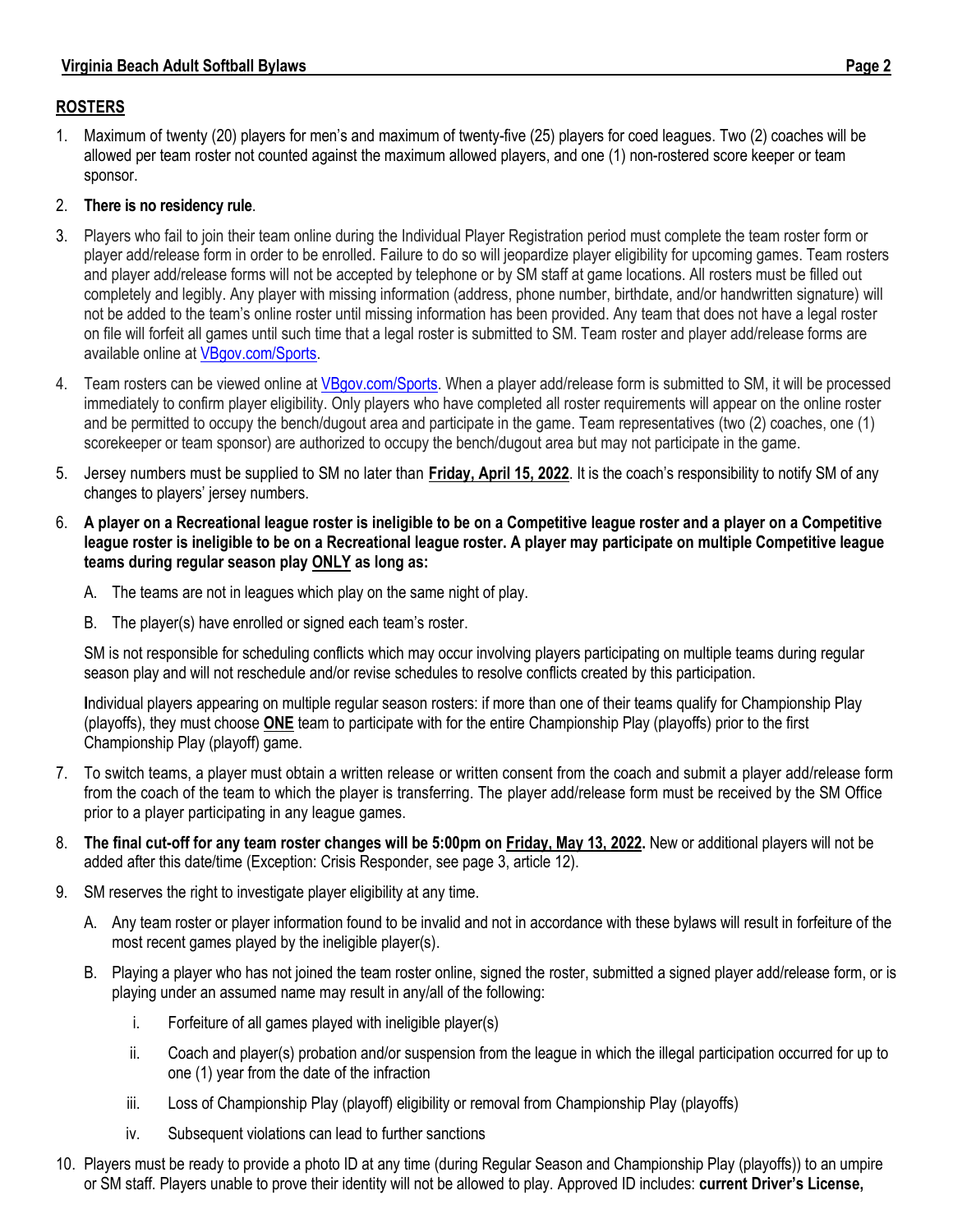**Passport, Military ID, and state issued ID (physical and/or electronic version as long as photo identification provided is clearly readable)**. Identification through social media accounts such as Facebook, Instagram, etc. and/or a birth certificate/social security card will not be accepted. In the event that a player is asked for identification either by a SM staff member or an umpire, and that player fails to produce identification, the umpire will declare the game a forfeit and the player in question's team will be credited with a loss.

11. Current professional softball players are not eligible to participate in any league.

## 12. **Player Substitution Procedure for Crisis Responders**

If a national and/or international crisis occurs which requires a rostered player to respond to the crisis as a requirement of their job duties (first responders, active-duty military/reservists, or national guard) after the player cut-off date has passed and prior to the end of the regular season (not during playoffs), a team may add a substitute player to their roster for the remainder of the regular season (not eligible for playoffs). See the Adult Softball webpage at *VBgov.com/Sports* for details.

## **SCHEDULING OF GAMES**

- 1. Games will be played in accordance with the schedule created by SM with game times distributed as equitably as possible.
- 2. Any coach finding it impossible to play a scheduled game must notify the SM Office as soon as possible (no later than 3:00pm), so that necessary arrangements can be made. This constitutes a forfeit, and the opposing team will receive credit for a win. **In an effort to encourage more timely communication, when a coach notifies the SM Office of forfeiture (no later than 3:00pm), the coach can request the game either be recorded as an official forfeit or have it rescheduled in the event games are cancelled due to inclement weather by 5:00pm, the day of the game.**
- 3. If a game is postponed due to weather, light failure, or conditions beyond our control, SM will post make-up game information on the online league schedule [\(VBgov.com/Sports\)](http://www.vbgov.com/Sports) by the next business day of the cancellation. Postponed games can be rescheduled at the end of the regular season or on alternate nights of play (due to excessive cancellations and/or to maintain consistency of same level league end dates). Games that have no bearing on league standings may not be rescheduled (see Inclement Weather – Condition of the Playing Field, page 10).
- 4. SM reserves the right to arrange postponed games, reschedule games, change game times, move games, and/or cancel games, if necessary, due to conditions beyond our control. Please contact the SM Office with any questions.
- 5. If a team forfeits two (2) double-headers in succession or three (3) double-headers in a season for not having the required number of players to start the game, the team may be subject to removal from the league.
- 6. There will be no postponement or rescheduling of league games to permit teams to prepare for, travel to, or play in tournaments of any kind and/or other league games.
- 7. If during a game, conditions (light failure, loss of power, field playability, safety concerns, etc.) force a stoppage of play before the game is considered official, a fifteen (15) minute delay shall be in effect. If after fifteen (15) minutes conditions have not improved so as to continue the game, that game will be suspended and rescheduled for a later date. The remainder of scheduled games at that site for that day may also be cancelled and rescheduled for a later date (see Regulation Games, page 7, and Inclement Weather – Condition of the Playing Field, page 10).

#### **STANDARD GAME PROCEDURE**

- 1. Umpires will be paid by SM and will be assigned by the contracted Umpires Association. One (1) umpire will work each game during the regular season and two (2) umpires will work each post season game. No team has the right to refuse any umpire assigned. If the umpire has not arrived by game time, please see the on-site Sports Management staff. A game will not be delayed for more than thirty (30) minutes to wait for an umpire, unless the teams are informed otherwise. Should there be an umpire "no show", the game(s) will be postponed and rescheduled for a later date.
- 2. Staff are assigned by SM. Coaches, players, and spectators are expected to cooperate with them.
- 3. **Head coaches are responsible for maintaining proper conduct among their assistants, players, and spectators at all times (before, during, and after games while at the game site). Players, coaches, and spectators may be suspended from future games due to inappropriate behavior. Unsportsmanlike conduct is not tolerated.**
- 4. Coaches are responsible for keeping spectators and non-rostered individuals out of their team's dugout/bench area. For safety and liability purposes, any non-playing person (other than coaches and scorekeeper or team sponsor) will not be allowed to sit/stand in the dugout/bench area.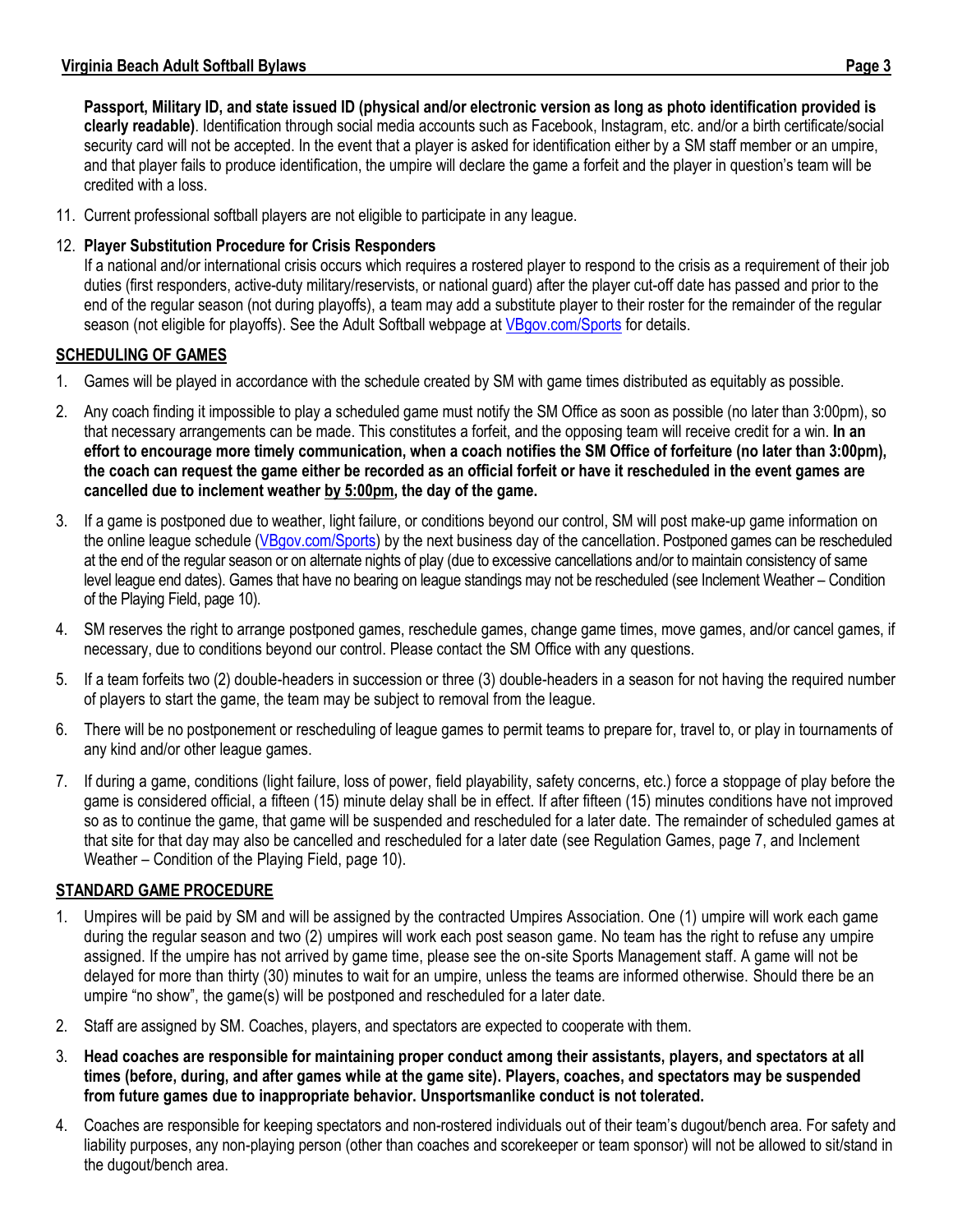- 5. Coaches are the **ONLY** people who may address an umpire.
- 6. Home team is listed to the left on the schedule. For a double-header, when playing the same team twice, the home team for the first game will also occupy the same bench/dugout area during the second game.
- 7. The home team shall provide an official scorekeeper, furnish the score book, and will be designated as the official scorer. The visiting team's scorekeeper should frequently check with the home team's scorekeeper to avoid scoring errors or mistakes. The score books of home and visiting teams must be filled out with all player's first and last names, and uniform numbers. If this information is not provided, protests will be denied. In the event of any disputes which cannot be settled, the umpire will review both score books immediately and make all necessary notations. **THE GAME WILL CONTINUE**. After the conclusion of the game, the official scorekeeper will present SM with the score book and all pertinent information.
- 8. Players on teams scheduled for the next games shall stay behind the fences in the outfield and/or on the sides of the outfield fences to warm up and may not detract in any way from the current game in progress. **NO BATTING OF ANY KIND WILL BE PERMITTED.** For the safety of spectators and fairness to the teams playing, coaches must enforce this rule.

#### 9. **Starting of Games**:

- A. There is no grace period. Game time is forfeit time. Official time is administrated by the umpire's watch/mobile phone.
- B. Teams should be at their game site thirty (30) minutes ahead of their scheduled game time. **A game can start earlier than the scheduled game time only if both coaches agree.**
- C. **Game Time**: One (1) hour time limit will be in effect for all regular season league games. A new inning must begin if any time remains. Any inning started must be completed (Exception: See 12-Run Rule, page 7). No new inning will be started after the time limit has expired. If a game remains tied after seven (7) completed innings, extra innings will be played to determine a winner if time remains.
- D. Time Consideration for Injuries: In the event of an injury to a player, the umpire will only allow the time they deem necessary for the safe removal of the player. This amount of time will be added to the time limit of the game and the umpire will immediately inform each coach of the new time limit.
- E. Teams must have a minimum of six (6) players present at game time to begin. If a team cannot field the minimum six (6) players at game time, the game will be declared a forfeit by the umpire.
- F. If neither team is able to field the minimum number of players necessary to play, both teams will be credited with losses.
- G. **Double header when playing the same team (only)** if the first game of a double header is forfeited because the minimum number of players are not present at game time, forfeit time for the second game will be thirty (30) minutes after the scheduled start time of the first game. During the thirty (30) minute waiting period when the first game of a double header versus the same team is forfeited and no players/coaches are present from the team (no show), pregame warm-ups are permitted.
- H. At the Princess Anne Athletic Complex (PAAC) and City View Park (CVMP), practices and/or scrimmages of any kind are prohibited. Pre-game warm ups are permitted in the outfield or foul territory of the infield of the team's scheduled SM league game no more than thirty (30) minutes prior to game time. Coaches are instructed to keep teams off the infield.
- I. Should there be an umpire "no show" for any league games, for which only one umpire is assigned, the game(s) will be postponed and rescheduled for a later date.
- J. SM will determine postponement or cancellation of games up to 5:00pm of each game day. After 5:00pm, all cancellations will be determined by the umpire at the field.

## **EQUIPMENT**

**The characteristics of any approved equipment cannot be unnaturally changed. Examples include icing, cooling, or heating of any equipment. In addition, approved bats shall not be rolled, shaved, or modified to change their characteristics from that produced by the manufacturer. Warming devices for bats are prohibited.**

1. Game Balls: All leagues will use the following balls:

Men: Optic Yellow 12 inch .52 COR and 300 Compression ball with A.S.A. or USA Softball stamp

Women: Optic Yellow 11 inch .52 COR and 300 Compression ball with A.S.A. or USA Softball stamp

Optic yellow balls are **required** for all leagues. COR/compression and A.S.A or USA Softball stamp must be legible.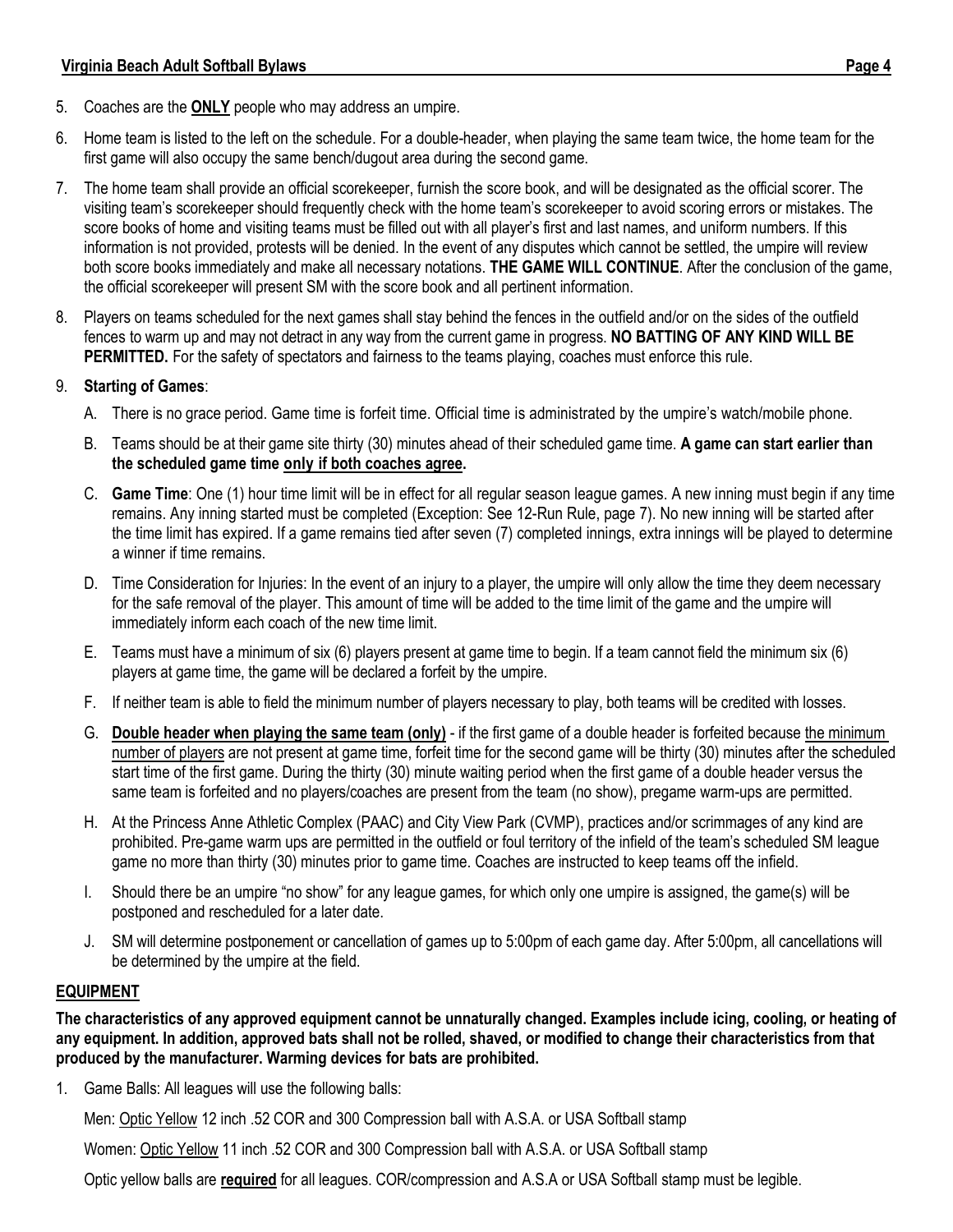



- 2. **COED: Balls will alternate between male and female batters: 12" for males, 11" for females.**
	- A. Teams will hit their own balls during games. Teams will furnish game balls to the opposing team at the start of the game. Each team is responsible for replacing the balls their team hits out of play.
	- B. Teams are responsible for ensuring the correct type of ball is used at all times. If the ball is discovered to be illegal prior to the batter hitting the ball or after a foul ball, then the ball is tossed out of the game. If the ball is discovered to be illegal after the batter reaches base, the batter is called out and the ball is tossed out of the game.
	- C. If an umpire suspects a team is using altered game balls, the umpire will inform the coach of the team in question, toss the ball out, get an acceptable ball for play, and warn the coach that if another questionable ball is put into play the game will be forfeited immediately.
- 3. Game Bats: All leagues will use the following rules:
	- A. All bats must have one or more of the following stamps in order to be used in Virginia Beach Parks & Recreation Leagues:



- B. Bats that have one (1) or more of the above stamps but are listed on the "USA Softball Non-Approved Bat List" are illegal and may not be used. This list is subject to change throughout the season. For additional information, see USA Softball Non-Approved Bat List with ASA Certification Mark, page 14.
- C. If a team suspects an illegal bat is being used by an opposing player (or team), it should be brought to the umpire's attention. The umpire on the field will determine the legality of any bat used. Questionable bats may be disallowed. In the case that an umpire allows or disallows a bat, this action will be a judgment call and cannot be protested. Players found to be using an illegal bat upon reaching base will be called out by the umpire and the bat tossed out of the game.
- D. If an umpire suspects a team is using altered bats or non-sanctioned bats, the umpire will inform the coach of the team in question, toss the bat out, and warn the coach that if another questionable bat is put into play, the game will be forfeited immediately.
- E. If a bat is designed age/gender specific it may only be used in that respective league of play. Women may use women specific approved bats in the Coed League. Since there are no Senior Leagues, all senior bats are illegal.
- F. Fast Pitch bats are not allowed.
- 4. **Uniforms**: are not required, but uniformity is requested. Teams must provide their own uniforms that are **like-colored shirts with numbers**. Numbers should be printed on the back and must be permanently affixed to the shirt (**NO tape-on numbers**). Numbers should still be visible when shirts are tucked in. Violation of this rule may result in a written warning or player(s) being in-eligible to play (see Rosters, page 2, article 5). Uniform numbers are not protestable.
- 5. Visible jewelry (watches, bracelets, rings, etc.) are not allowed. (Exception: Stud earrings, while not recommended, are allowed). Players who fail to remove jewelry after a warning from the umpire may be subject to ejection and a two (2) game suspension.
- 6. Players wearing a cast of any type (soft or hard) are not eligible to participate in any league games.
- 7. Shoes with metal spikes are not allowed in any leagues. Only shoes with rubber or plastic molded soles will be allowed. Any player found wearing steel or metal cleats may be ejected from the game and suspended from the next two (2) league games.
- 8. Chest protectors and face masks are recommended for catchers. Face masks and shin guards are suggested for pitchers.

#### **PLAYING RULES**

1. A team may start a game with as few as six (6) players. The batting line-up will be one (1) through six (6) or the number of players available to start the game. The remaining positions will be recorded as outs. If additional players arrive at the field, they must be inserted into the line-up in the next vacant position until the tenth (10<sup>th</sup>) position is filled. The run rule will be in effect from the first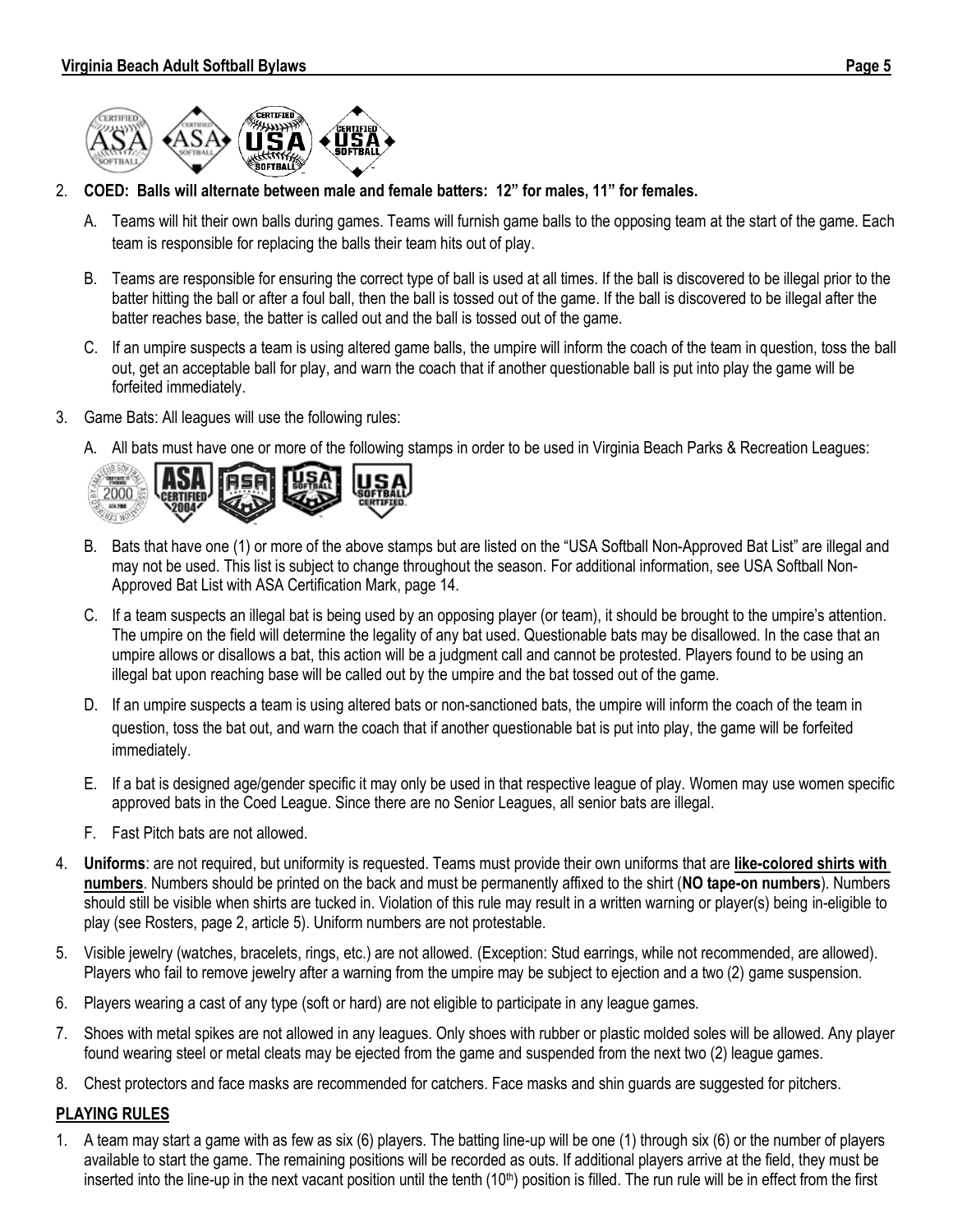(1st) inning through the entire game for the team beginning with less than ten (10) players. The COED batting line-up will alternate male/female (see general COED rules, page 13).

- 2. **11 or 12 PLAYER BATTING RULE**: Coaches have the option of using eleven (11) or twelve (12) players in their batting line-up (Men's Leagues). This option must be declared before the start of the game. The umpire and the official scorekeeper must be notified before the game begins. Once the game begins, the eleventh (11<sup>th</sup>) or twelfth (12<sup>th</sup>) player cannot be added or dropped. COED leagues have a 12-player option, consisting of one (1) male and one (1) female, and must maintain the alternating male/female rotation when batting.
- 3. If a team loses a player during the course of a game for any reason other than an ejection, and has no eligible substitute, that batting position becomes an automatic out. If a team loses a player during the game due to an ejection and has no eligible substitute, the game shall be declared a forfeit.
- 4. There will be open substitution on defense; any ten (10) rostered players may play defense at any time. A substitution only occurs when there is a change in the batting line-up. A team may play with a minimum of six (6) players defensively, regardless of the number of players in the batting line-up, but once the batting line-up drops below six (6) players, the game will be declared a forfeit.
- 5. **3-2 RULE**: All batters will begin their turn at bat with one (1) ball and one (1) strike. Two (2) strikes will be an out and three (3) balls will be a walk.
- 6. **FOUL BALL RULE**: Under the 3-2 rule, the second (2<sup>nd</sup>) foul ball after the first strike will be an out.
- 7. **PITCHING AND BASE DISTANCE**: All leagues will use 70-foot base paths and a 53-foot pitching rubber.
- 8. **PITCHING ARC**: the pitching arc must reach a height of at least six (6) feet from the ground and not exceed ten (10) feet from the ground. No illegal pitch will be called aloud by the umpire, only a "Ball" or a "Strike".
- 9. Pitchers are permitted to pitch from up to five (5) feet behind the pitching rubber. If pitching on the sides, one (1) foot must be in contact with the pitching rubber.
- 10. **DOUBLE FIRST BASE**: Double first bases will be used at all fields for league play. The following rules will be enforced:
	- A. A batted ball hitting or bounding over the white portion is fair.
	- B. A batted ball hitting or bounding over the orange portion is foul.
	- C. When a play is being made on the batter-runner, the defense must use the white portion and the batter-runner the orange portion of the base. **Effect**: The batter-runner is out when there is a play being made at first base and the batter-runner touches only the white portion, providing the defense appeals prior to the batter-runner returning to first base. Once the runner returns to the white or orange portion of the base, an appeal shall not be honored.
	- D. On any force out attempt from the foul side of first base the defense and the batter-runner may use either the white or orange portion of the base.
	- E. On an errant throw pulling the defense off the white portion of the base into foul ground, the defense and the batter-runner can use either the white or orange portion.
	- F. Once the batter-runner reaches first base, they may start on either the white or orange portion.
	- G. On balls hit to the outfield with no play on the batter-runner advancing to first base, the batter-runner may touch the white or orange portion. Should the batter-runner return, the runner and defense can use the white or orange portion.
	- H. When tagging up on a fly ball, the white or orange portion of the base may be used. On an appeal for the runner leaving the base too soon, the defense may use the white or orange portion.
	- I. On plays at first base when the batter-runner touches only the white portion of the base and collides with the fielder about to catch a thrown ball standing on the white portion of the base, the ball will be declared dead, and the batter-runner deemed out. Runners must return to the last base touched at the time of the interference.
- 11. **RE-ENTRY RULE**: The re-entry rule will be in effect for all leagues. Any **starting players** may be withdrawn and re-entered into the batting order once, provided they always occupy the same position in the batting order whenever in the game. A **substitute player** may enter the batting order only once and continue batting until removed.
- 12. **COURTESY RUNNER**: One (1) courtesy runner per half inning may be used. Any non-ejected player not on base can be a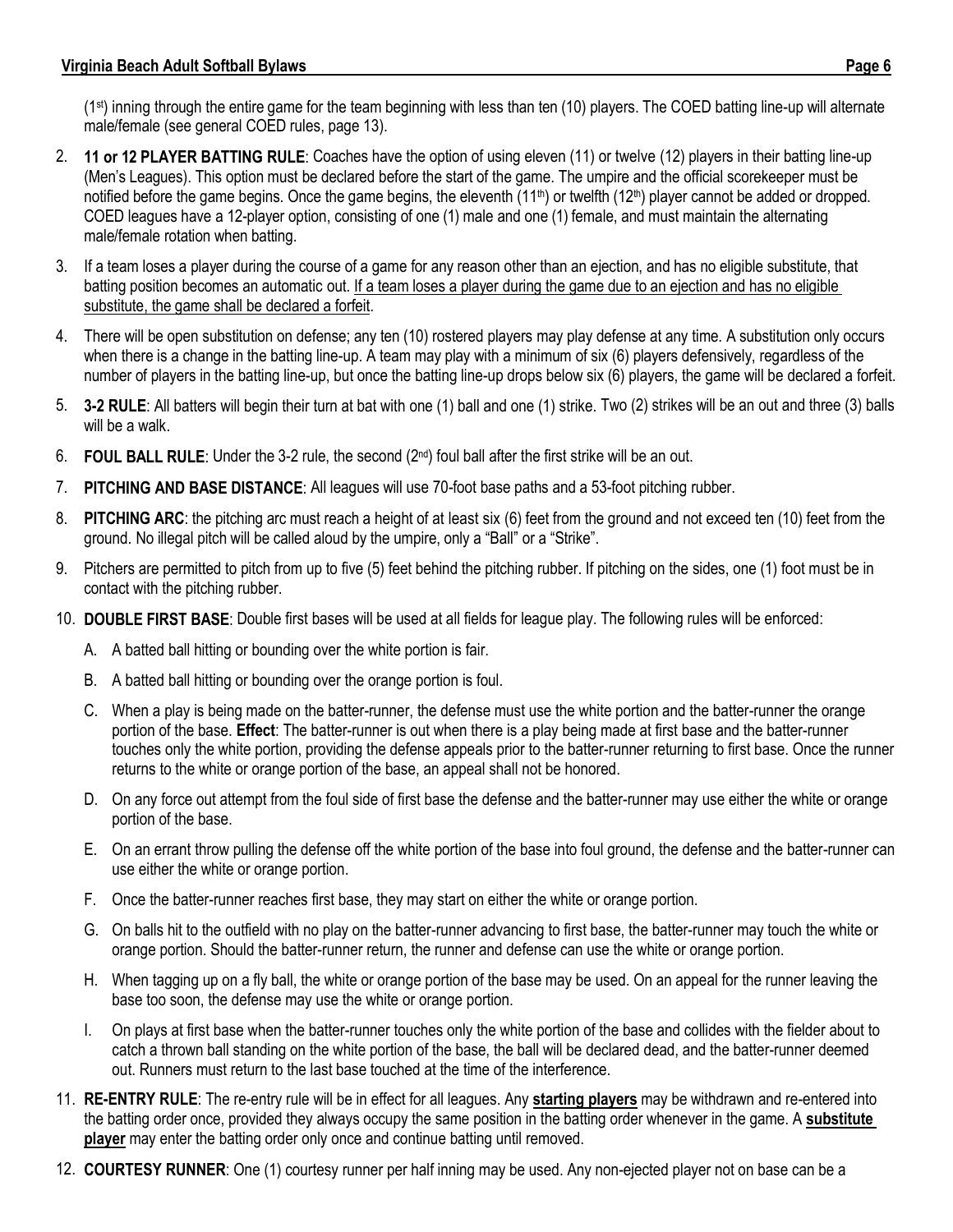courtesy runner. Courtesy runners must remain on base until they score, are put out, or the half-inning ends. Should the player who is acting as a courtesy runner come to bat while still on base, that batting position becomes an out and the next scheduled batter will come to bat. **Coed Courtesy Runner**: Males must run for males and females must run for females. One courtesy runner per sex (one (1) male, one (1) female) per half inning may be used.

- 13. Runners must remain on the base until contact is made between the bat and ball. There is no stealing.
- 14. **HOME RUN LIMITS**: Home run limits will be implemented per league as follows:

Men's & Coed Competitive 1+1 Home Run Limit **-** Coed Recreational 0 Home Run Limit

- A. A home run is defined as any fair batted ball hit over the outfield fence on the fly.
- B. Home run limits will not apply on open (unfenced) fields.
- C. Home run limits are per team and per game.
- D. Any batted ball that is tipped by a defender and goes over the outfield fence will be called as an error and will result in a fourbase award (this does not count as a home run).
- E. **Men's & Coed 1+1 Home Run Limit Leagues** will use the one-up home run rule.
	- i. Once both teams reach the limit of home runs, either team is allowed to hit an additional home run, to go one (1) home run ahead of the opposing team. Example: With a one (1) home run limit, the home team hits their first home run in the third (3<sup>rd</sup>) inning. The visiting team can then hit a total of two (2) home runs and do so in the top of the fourth (4<sup>th</sup>) inning. In the bottom of the fourth (4<sup>th</sup>) inning, the home team can now hit two (2) home runs to go "one-up" again, with a total of three (3) home runs. This can continue throughout the game until the bottom of the seventh ( $7<sup>th</sup>$ ) inning.
	- ii. No team may ever go more than one (1) home run up on the opposing team. Any additional home runs above one-up will be scored as an out.
- 15. On any fair batted ball hit over the fence for a home run (or on a four-base award/error), the batter and any runners are credited with a run and are not required to run the bases. They may go directly to the dugout and are not required to touch the next base. Subsequently appeals for runners missing a base are not allowed.
- 16. **12-RUN RULE**: A twelve (12) run rule will be in effect for all leagues. The game is over and shall be declared so by the umpire after four and one half (4 ½) innings if the home team is twelve (12) or more runs ahead or after five (5) or more complete innings if either team is twelve (12) or more runs ahead. This rule applies at the beginning of the game for a team which starts the game with fewer than ten (10) players. The game is over immediately after the team with fewer than ten (10) players is behind by twelve (12) runs (inning is not completed).

#### **REGULATION GAMES**

- 1. It will be a regulation game when seven (7) innings have been played and the game is not tied, or the **time limit** has elapsed and each team has had an equal number of "at bats". Once an inning has started, it must be completed (Exception: See 12-Run Rule, page 7). If seven (7) innings have not yet been played and time remains, the next inning must be started even though it may be impossible to finish the inning within the time limit. A new inning must not start after the time limit has elapsed. If the time limit expires during an inning, the home team will only bat in the bottom half of that inning if the game is tied or the home team is losing. The inning continues until the home team scores the winning run or the side is retired (3 outs).
- 2. It will be a regulation game when the umpire calls it on account of darkness, rain, lightning, or other factors, which based on their judgment, interferes with further play provided five (5) or more innings have been played. Four and one half innings (4 ½) will constitute a regulation game if the home team has scored more runs in its four (4) innings than the visiting team has in its five (5) innings. The final score reverts back to the last complete inning if a game is called after five (5) complete innings. If the game is ended prior to regulation, it will be rescheduled for a later date. Rescheduled games are started over, instead of resuming at the point of interruption. **Exception**: Championship Play (playoff) games are continued from the point of interruption.
- 3. If a game ends in a tie after seven (7) innings have been played and the time limit has not yet expired, the game will go into extra innings until a winner is decided or the time limit expires. If a game is tied at the end of an inning after time has expired, it will count as a tie in the league standings and will not be replayed. Ties count as half a win and half a loss in the standings.

#### **PLAYER/TEAM CONDUCT**

1. The SM Coordinator will impose penalties/suspensions upon teams/players as necessary to insure orderly conduct of the leagues.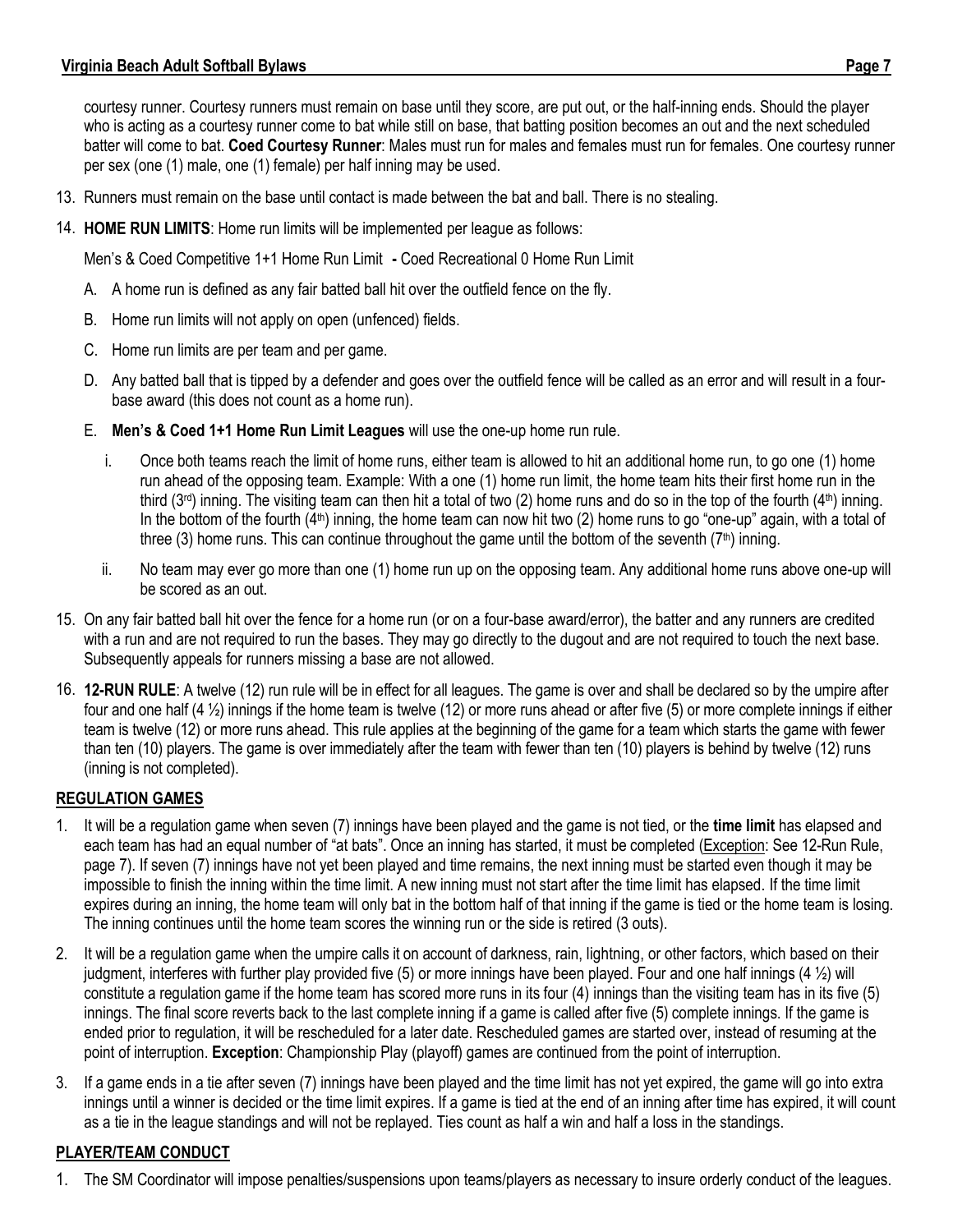- 2. Coaches are responsible for controlling the conduct of players and spectators before, during and after their game, and informing them of any and all league rules and regulations. If a player and/or spectator cannot be identified by an umpire or SM staff, coaches are responsible for identifying any player and/or spectator suspected of misconduct. Any coach who is not forthcoming regarding player and/or spectator identity may be subject to additional penalties and/or team suspension from the league.
- 3. Any player, coach, and/or spectator ejected before, during, or after the game (while at the game site) by an umpire for unsportsmanlike conduct shall automatically be suspended from the remainder of the current game and a minimum of the next two (2) league games to be played by their team and will not be permitted at the game facility during this suspension. No notice of this suspension shall be necessary. In the event a player, coach, and/or spectator deviates from this ruling, it will constitute a forfeit and the opposing team will receive credit for a win. The player, coach, and/or spectator will still be suspended from the next two (2) league games to be played by their team.
- 4. Any player, coach, and/or spectator ejected before, during, or after the game (while at the game site) by an umpire for fighting and/or guilty of striking an opposing person, umpire, and/or SM staff member in any manner on City property before, during, or after a game will automatically be suspended from the remainder of the current game and a minimum of the next two (2) league games to be played by their team and will not be permitted at the game facility during this suspension. No notice of this suspension shall be necessary. **Note: based on the circumstances surrounding the ejection, this suspension can be as severe as a lifetime ban.** In the event a player, coach, and/or spectator deviates from this ruling, it will constitute a forfeit and the opposing team will receive credit for a win. The player, coach, and/or spectator will still be suspended at minimum from the next two (2) or more league games to be played by their team.
- 5. If a player or coach is ejected from a game (or spectator is asked to leave), they must leave the premises immediately and is prohibited from any further contact (direct or indirect) with the team, umpire, and SM staff for the remainder of the game and after the game. Failure to comply may result in termination and forfeiture of the game. Police may be called for assistance if actions pose a potential threat to players, spectators, coaches, umpires, or city staff.
- 6. Any player, coach, or spectator guilty of acting in a threatening/abusive manner towards an opposing player, umpire, and/or SM staff member in any manner on City property before, during, or after a game can be suspended indefinitely from participating in all leagues sponsored by SM.
- 7. Unsportsmanlike conduct by players, coaches, or spectators before, during, or after a game (while at the game site) will not be tolerated. SM staff and umpires have the authority to ask unruly players, coaches, or spectators to leave the facility. SM staff are empowered to call for police assistance if necessary. Individuals asked to leave the facility may be suspended for future games, up to and including indefinite suspension.
- 8. The use of profanity by players, spectators, and/or coaches is **PROHIBITED**. Any violation of this rule may result in ejection from the game for individual(s) involved (by the umpire) and suspended for a minimum of the next two (2) league games.
- 9. Teams are responsible for the conduct of their spectators at all games. Any team refusing to control a spectator will forfeit the game and will be subject to additional penalties and/or suspension.
- 10. Any violation while under probation/suspension will be treated as a second (2<sup>nd</sup>) offense and all penalties will apply, including extending the existing suspension and/or an additional suspension.
- 11. Any player, coach, and/or spectator suspension which cannot be completely served in the current season shall carry over to the next season.
- 12. SM reserves the right to vary suspension length based on the severity of the action.

#### **PROTESTS**

Any and all protests must be clearly stated to the umpire on the field at the time of the infraction.

- 1. To protest a rule interpretation or infraction:
	- A. Protesting coach must immediately notify the umpire at the time of the alleged infraction before the next pitch is thrown. It will be announced that the game is being played under protest. Scorekeeper will note in their score book the following: the exact time, the inning, players on base (if any), batter, balls and strikes, and any other pertinent game information. **THE GAME MUST CONTINUE**. Specific violations of League Bylaws or USA Softball rules must be cited. No protest involving an umpire's judgment (balls and strikes, fair or foul, safe or out, etc.) will be considered. If the protest involves the last play of the game, the umpire and both teams must be notified before leaving the playing field.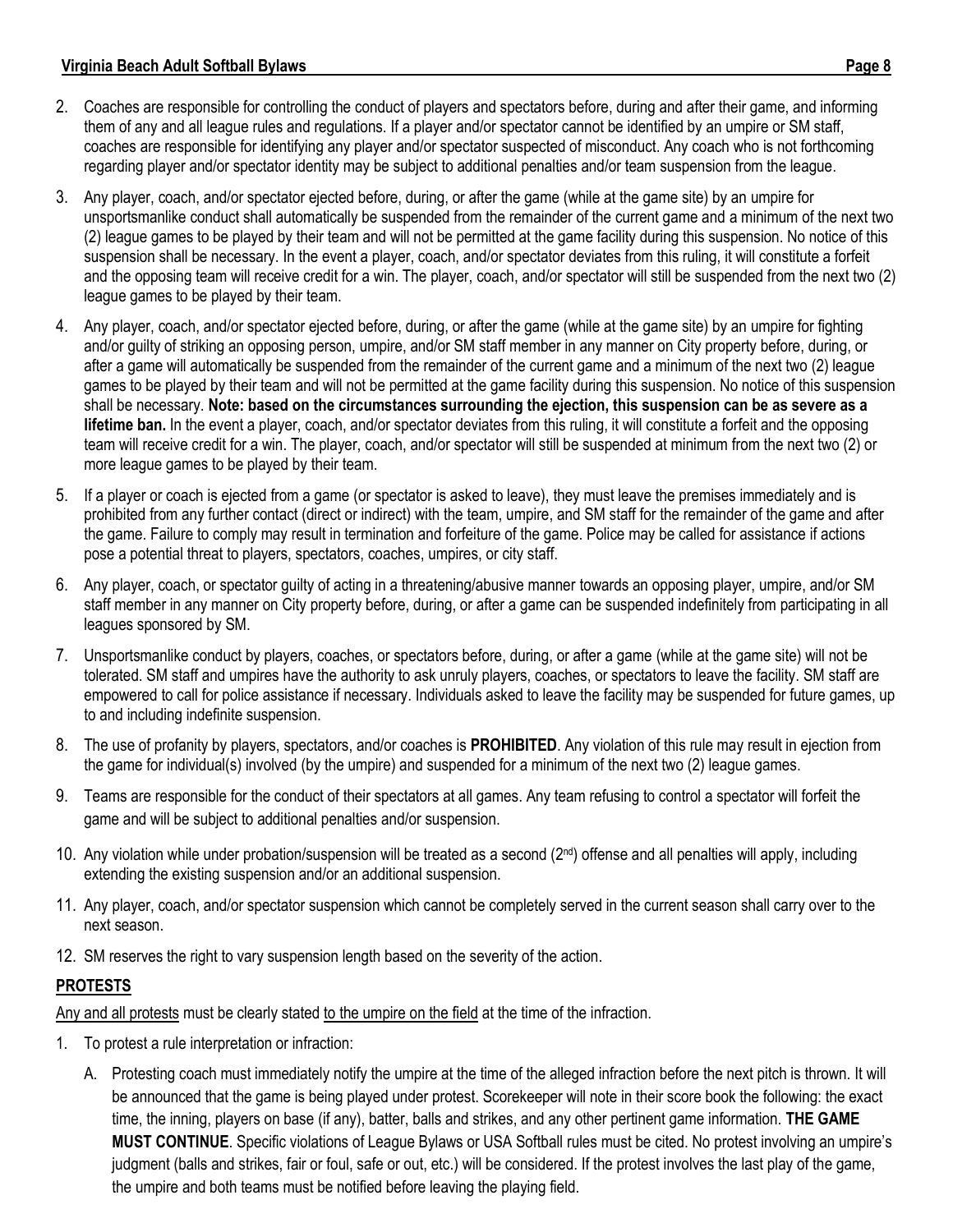- B. All protests must be clearly stated to the umpire on the field at the time of the infraction as stated above. Protests must also be submitted in writing to the SM Office within two (2) business days of the incident. The written protest should contain the following information:
	- i. The date, time, and field location of the game.
	- ii. The names of the teams.
	- iii. The rule and section of the official rule or local rule under which the protest is made.
	- iv. The information, details, and conditions pertinent to the decision to protest.
	- v. All essential facts involved in the matter protested.
- C. The decision rendered on a protested game will result in one of the following:
	- i. The protest is found invalid, and the result of the game stands as played.
	- ii. The protest is found valid, and the game is replayed from the point at which the incorrect ruling was made by the umpire now corrected.
- 2. To protest player eligibility during a game:
	- A. All protests must be clearly stated to the umpire on the field, identifying the player being protested, and submitted in writing to the SM Office within two (2) business days of the incident. The protest (both on the field and in writing) must detail the reason for the protest (i.e. the player in question is not on the team's online roster; the player is participating under an assumed name; etc.).
	- B. Upon notification, the umpire shall stop the game, call both coaches out to the field, and inform both coaches that an official protest has been lodged. SM staff will also be informed of the protest on the field. The umpire will then request the player in question's photo ID.
		- i. If the player in question produces a photo ID, the umpire and SM staff will document the protested player's full name and contact information. If SM staff determines the player's name **is on** the online roster, the game will then continue.
		- ii. If the player in question produces a photo ID, the umpire SM staff will document the protested player's full name and contact information. If SM staff determines the player's name **is not on** the online roster, the player will be removed from play and the game will then continue being played under protest.
		- iii. If the player in question fails to produce an ID, the game will be forfeited immediately, and the coach will be placed on probation for up to one (1) year. A second offense will result in the coach being suspended for up to one (1) year.
	- C. Upon receipt, SM will review the written protest. If the player is deemed to be eligible, the protest will be denied, and the result of the game will become official. If the player is deemed to be ineligible, any/all of the following actions will be taken:
		- i. Forfeiture of all games played with ineligible players
		- ii. Coach and player(s) probation and/or suspension for up to one (1) year
		- iii. Loss of Championship Play (playoff) eligibility
	- D. All decisions rendered by SM are final.

# **CHAMPIONSHIP PLAY (Playoffs) for Competitive Leagues only**

Note: Recreational League will have a Division Champion, but no playoffs.

**COMPETITIVE LEAGUES:** Top two (2) high division teams from each night of play (men's) will advance to a High Level championship. Top two (2) low division teams from each night of play (men's) will advance to a Low Level championship. Top two (2) teams from each night of play (coed) will advance to a Coed championship.

- 1. At the end of the regular season, the team with the best win/loss record will be the Division Champion. In the event of a tie, the tiebreaker will be: 1) head-to-head play amongst all tied teams; 2) coin toss. When head-to-head play is used, runs scored/run differentials will not be considered; only win-loss.
- 2. At the end of the regular season for leagues with multiple divisions of play, the top two (2) finishing teams will advance to their respective league's playoffs. In the event of a tie for second (2<sup>nd</sup>) place, the tiebreaker will be: 1) head-to-head play amongst all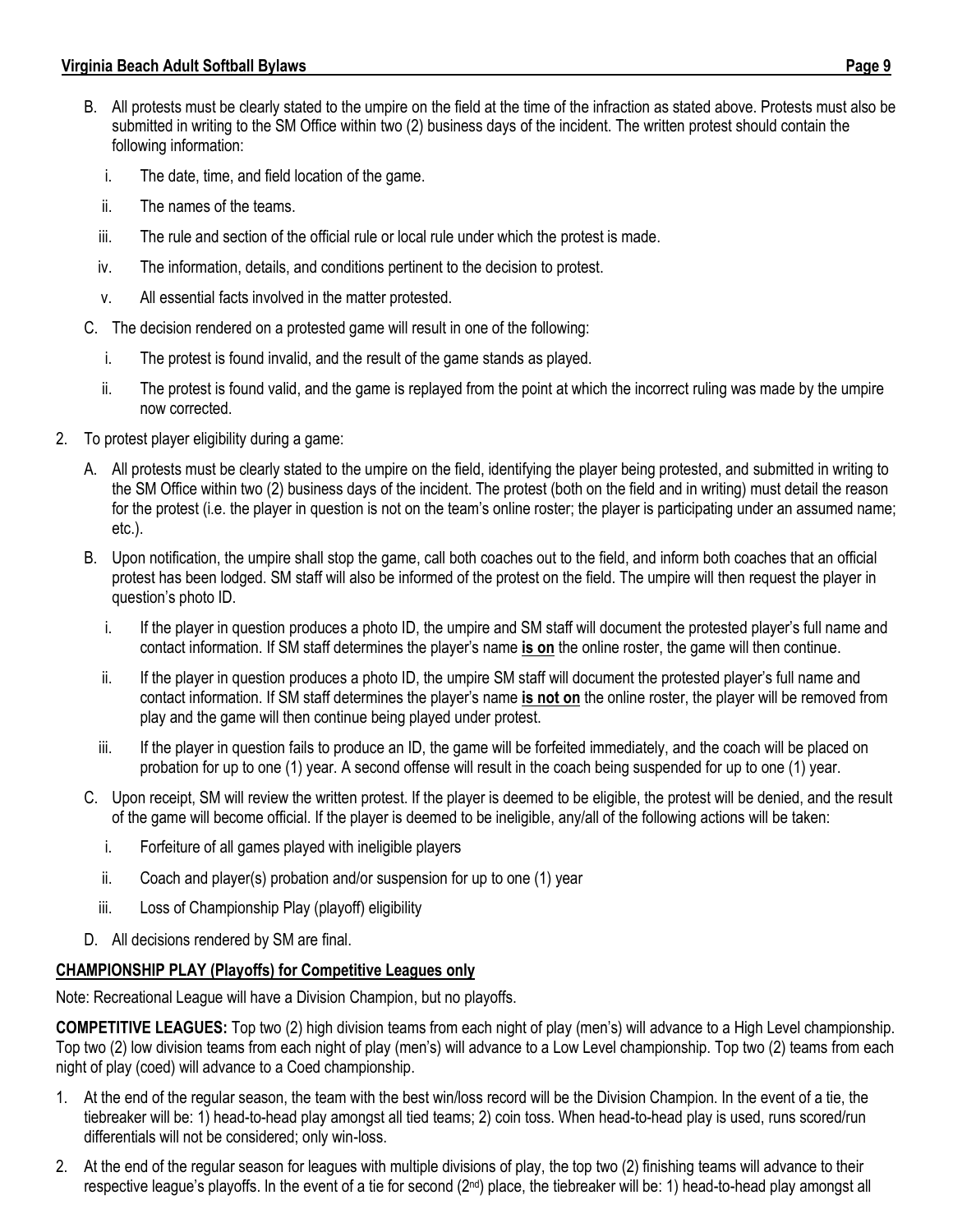tied teams; 2) a play-in game. With head-to-head, runs scored/run differentials will not be considered; only win-loss.

- 3. At the end of the regular season, for leagues which only have one (1) division of play, the top four (4) finishing teams will advance to the playoffs. In the event of a tie for second (2<sup>nd</sup>) or third (3<sup>rd</sup>) place, the tiebreaker will be: 1) head-to-head play amongst all tied teams; 2) coin toss. In the event of a tie for  $4<sup>th</sup>$  place, the tiebreaker will be: 1) head-to-head play amongst all tied teams; 2) a playin game. When head-to-head play is used, runs scored/run differentials will not be considered; only win-loss.
- 4. Teams forfeiting two (2) or more double headers during the season without notifying the SM Office in advance may be determined ineligible for the playoffs.
- 5. All playoff games are single elimination.
- 6. There is a one (1) hour and fifteen (15) minute time limit for all playoff games, except for the League Championship game which will be untimed (no time limit).
- 7. The run rule will be in effect for all playoff games.
- 8. If a playoff game is stopped before the time limit is reached or a full seven (7) innings are played due to circumstances beyond our control, the game will be rescheduled and play will continue from the point of interruption. Be prepared to play on short notice if games are cancelled.
- 9. All players are required to **bring and present** a picture ID to **each** playoff game. Approved ID includes: **current Driver's License, Passport, Military ID, and state issued ID (physical and/or electronic version as long as photo identification provided is clearly readable)**. Identification through social media accounts such as Facebook, Instagram, etc. and/or a birth certificate/social security card will not be accepted. If a player does not present their picture ID (physical or electronic) they will be ineligible to participate in playoff games.
- 10. Individual players appearing on multiple regular season rosters: if more than one of their teams qualify for playoffs, they must choose **ONE** team to participate with for the entire playoffs prior to the first playoff game.
- 11. A coin flip will determine home team for all playoff games.

#### **LIGHT DIFFICULTY**

- 1. If light difficulty should occur, please see the on-site SM staff.
- 2. Any light difficulties during the progress of a game will be decided in this manner:
	- A. If the losing team has batted five (5) times or more, it will be considered an official game.
	- B. If the losing team has not batted at least five (5) times, the game will be replayed.
- 3. Games will not be delayed more than thirty (30) minutes to wait for the lights to come on, unless teams are informed otherwise.
- 4. Any other problems which may arise out of light difficulties will be decided by the umpire. Teams will abide by this decision.
- 5. During regular season play, a game called before four and one half innings (4 ½) or five (5) innings (see Regulation Games, page 7) due to light difficulty, or other conditions beyond our control, will be restarted from the beginning. During Championship Play (playoffs), play will continue from the point of interruption.

#### **INCLEMENT WEATHER - CONDITION OF THE PLAYING FIELD**

- 1. In the event of inclement weather, call the RainoutLine (**781-0001**) or review the RainoutLine app for updates. SM cannot assume the responsibility for notifying all coaches of field conditions. Cancellations will be posted after 3:00pm. If weather conditions are questionable and no announcements have been made, report to your game at the regularly scheduled time. Please make sure all team members are aware of the RainoutLine. **GAMES WILL NOT BE CALLED BECAUSE OF THREATENING WEATHER.**
- 2. In the event of rain during the day, SM will check the condition of the fields, whenever possible, prior to 5:00pm. The decision as to the condition of the field will be final.
- 3. After 5:00pm, the umpire will make the decision on whether or not a field is playable. This decision of the umpire will be final. Coaches and teams will accept the umpire's decision without question. When a game is canceled, please keep off the field in order to protect it for play. If field conditions are questionable, the RainoutLine (**781-0001**) and RainoutLine app will be updated as information becomes available.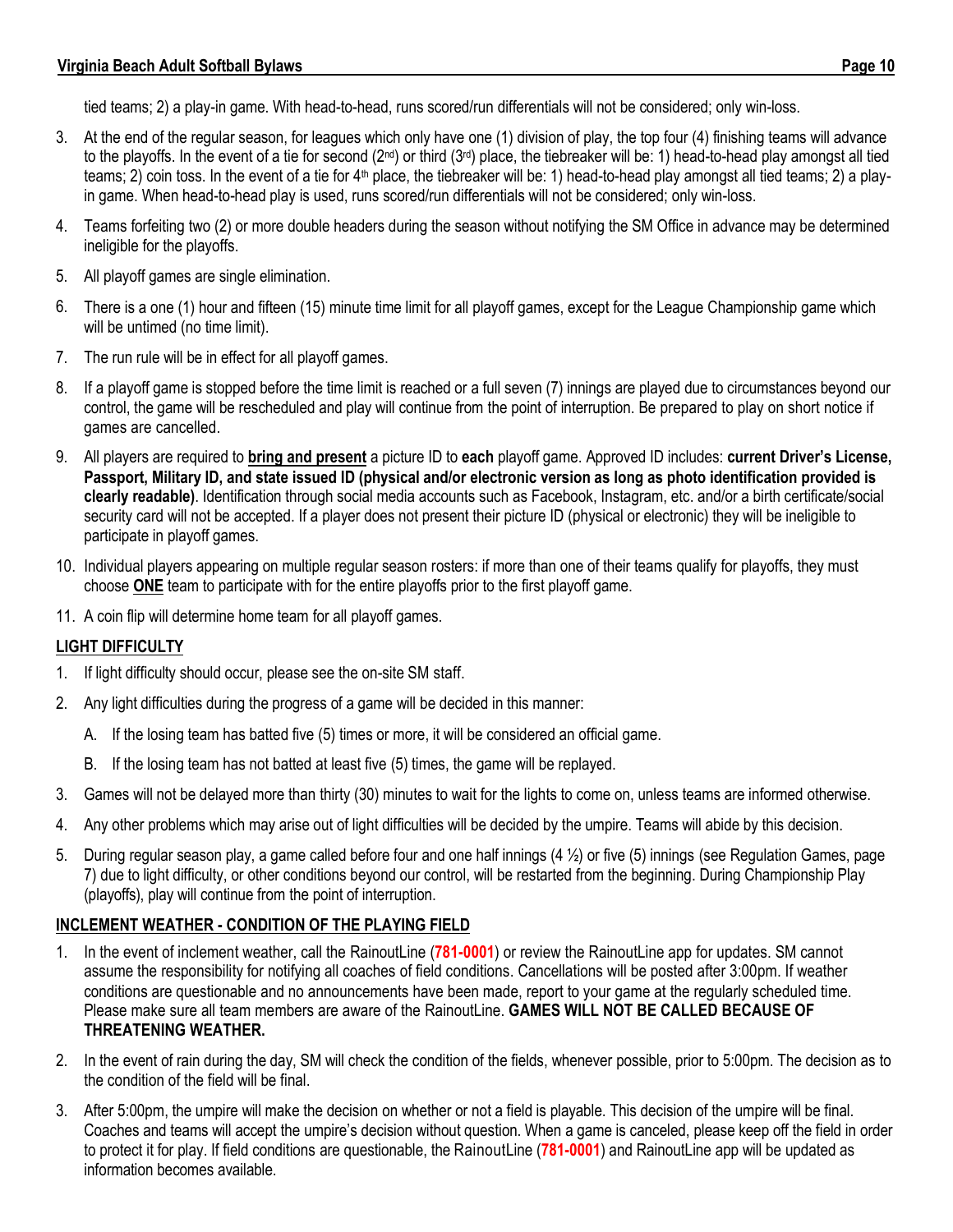- 4. If the first game is canceled because of field conditions, all games for that field may be canceled, the RainoutLine and RainoutLine app updated, and games will be made up at a later date. SM will post make-up game information on the online league schedule [\(VBgov.com/Sports\)](http://www.vbgov.com/Sports) by the next business day of the cancellation.
- 5. Once a game has started, the umpire may decide to suspend play if inclement weather conditions arise. The umpire's decision will be final. In the event a game is halted, teams should seek shelter, but should not leave the immediate area for a period of thirty (30) minutes. After the thirty (30) minute period, the umpire will make a final decision as to whether the game will continue or be canceled and notify coaches accordingly. However, if the weather becomes threatening (thunder, lightning, etc.), teams should follow the lightning procedures (see below). **Note: At all SM game facilities, the umpires are empowered to immediately cancel play when conditions which threaten player safety exist, or are imminent.**
- 6. Hazardous Weather Conditions: If on the date of your scheduled game there is a local Tornado, Tropical Storm, or Hurricane Warning in effect between the hours of 3:00pm and 11:00pm for the Hampton Roads area, all games may be canceled in advance for that date. For more information, call the RainoutLine (**781-0001**) or review the RainoutLine app for updates after 3:00pm.

#### **LIGHTNING PROCEDURE**

SM staff and umpires will use the following guidelines for suspension and resumption of play when thunder or lightning is present:

- 1. When severe weather is within a twenty (20) mile range, the Facility Supervisor will inform SM staff who will then inform the umpire of the possible storm approaching the area. The umpire will communicate with both teams of the possible impending weather.
- 2. When severe weather is within a ten (10) mile range and/or a cloud-to-ground lightning bolt is seen, SM staff will alert umpires to evacuate all fields who will then alert coaches, players, and spectators to take shelter immediately and suspend all games.
- 3. All team members should seek shelter in a vehicle away from the fields. The RainoutLine (**781-0001**) will be updated when a delay goes into effect. Coaches should continue to check the RainoutLine for updates on whether the game will resume or be postponed and inform their team.
- 4. **15 Minute Rule**: If a lightning delay (thirty (30) minute required waiting period) is in place prior to or at the scheduled game time, the game will be cancelled if it does not begin within fifteen (15) minutes of the originally scheduled game time (i.e., if a 7:00pm game does not start by 7:15pm, the game will be cancelled). If a lightning delay occurs while a game is in progress, it will result in an immediate game cancellation. Subsequent games on a field will be determined accordingly.
- 5. Any subsequent lightning, after the beginning of the thirty (30) minute count, the clock must be reset, and another thirty (30) minute count will begin before play can be resumed.
- 6. The responsibility for removing athletes from the game area in a timely manner lies with the coach of the team.

#### **INSURANCE**

- 1. Players participating in the league should have accident insurance coverage. This is your responsibility. SM does not provide insurance in case of injuries to players, coaches, or spectators.
- 2. It is to be understood that SM will not be held liable for injuries sustained by any person or group participating in our program while they are playing, practicing, or traveling to and from games or practices.

#### **SCORES**

- 1. The winning team is responsible for reporting the scores by voice 757-385-0456 or by email at **cwathletics@vbgov.com** by 8:00am the following morning. When reporting, provide the following information:
	- A. Date Played
	- B. League (Men's, Coed)
	- C. Division (Competitive or Recreational), and if applicable (High, Low, etc.)
	- D. Game Site/Field
	- E. Team Names
	- F. Scores (with winning team first)
- 2. It is very important that you report scores so accurate standings can be maintained. In cases of a tie, we ask both teams call in.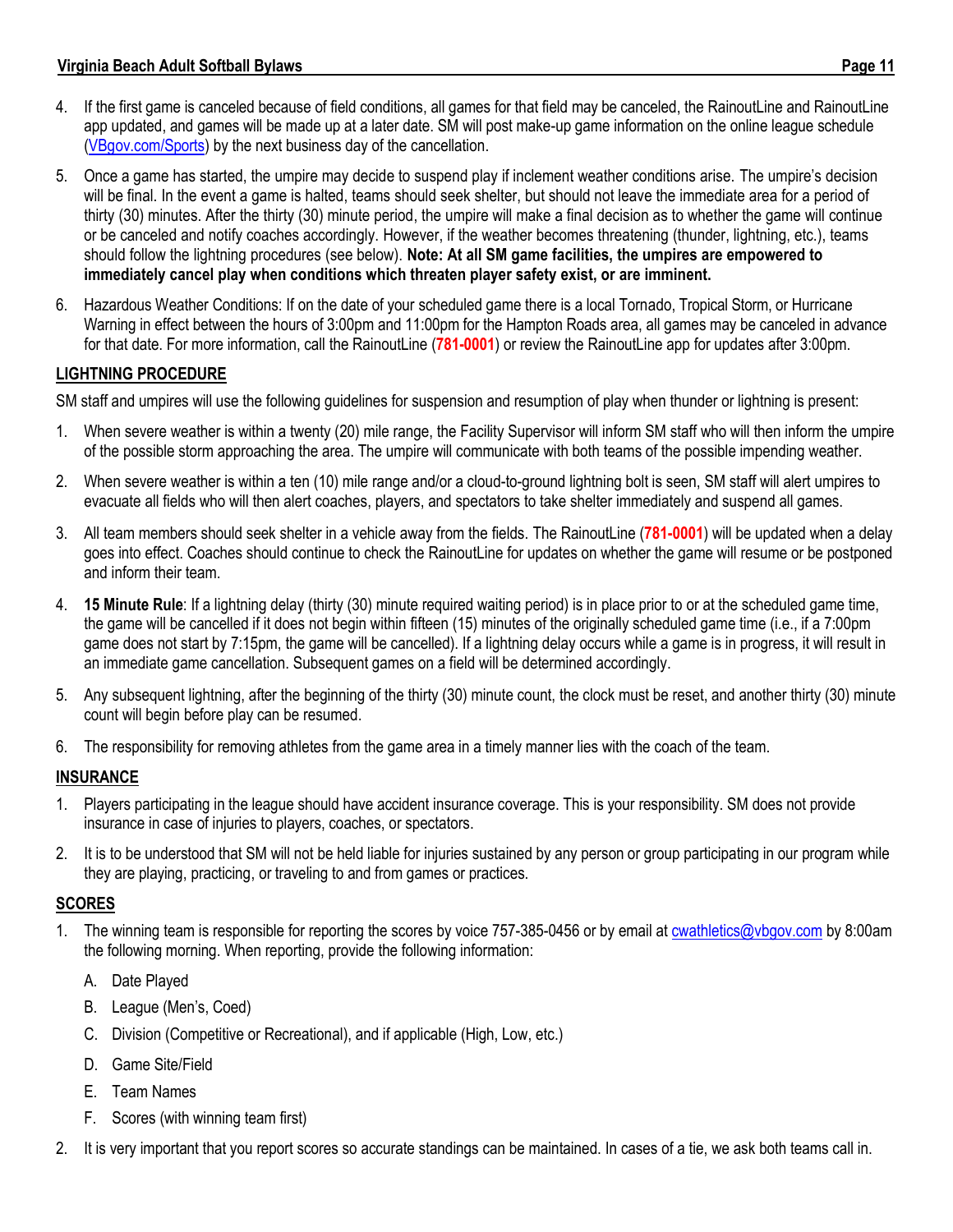## **WEBSITE**

Updated schedules, standings, and scores can be found on the following website: [VBgov.com/Sports.](http://www.vbgov.com/Sports)

#### **FACILITY USE**

- 1. **NO SMOKING**: Smoking, use of tobacco products, and use of all types of e-cigarettes (including nicotine vapor and non-nicotine vapor products) are prohibited on or around the softball playing field (to include dugouts, bleacher area, etc.) by coaches, players, umpires, and spectators.
	- A. At the Princess Anne Athletic Complex and City View Park, smoking is only permitted outside of the quad and/or park gates near the parking lots.
	- B. Virginia Beach City Public Schools (VBCPS) policy and Virginia State Law prohibits smoking, tobacco use, and all types of ecigarettes (including nicotine vapor and non-nicotine vapor products) on ALL school grounds (indoors, outdoors, and parking lots). This policy is in effect at all times (24 hours a day, 7 days a week).
- 2. **ALCOHOLIC BEVERAGES ARE PROHIBITED BY LAW ON ALL CITY AND SCHOOL PROPERTY**. Violations will be brought to the umpire's attention.
- 3. The penalty for the above facility use violations shall be ejection from the game. Players, coaches, or spectators ejected must serve an automatic suspension from the next two (2) scheduled league games. The umpires are empowered to enforce these rules. Violations will be brought to the attention of the SM Office for disciplinary action. Coaches are responsible for their teams; therefore, please notify all members of your team and their spectators of these rules.
	- A. Violations can result in an one (1) game team forfeiture and a two (2) game suspension of individuals.
	- B. Repeated violations will result in additional player suspensions and/or team expulsion from the league.
- 4. Participants and spectators must stay in areas designated by the umpire and/or SM staff and are asked to help police their bleachers and bench areas for trash once games are finished.
- 5. SM promotes a family friendly recreational sports environment and welcomes all family members and friends. For safety, please note that children are not permitted on the playing field (including dugout areas). All children under the age of twelve (12) must be directly supervised by a responsible person aged sixteen (16) or older.
- 6. Pets are permitted and must be leashed, leash in hand of a responsible person and under control at all times. Tethering is not permitted. Please be sure to scoop the poop (City code 5-531). League participants who bring a pet are responsible for ensuring this policy is followed. If a league participant is unable to comply, they will not be permitted to participate in games until compliance is received.

#### **AUDIO/VISUAL**

- 1. Recording or transmitting equipment is prohibited from being in live-ball areas and may not be attached to any part of the field of play {i.e., backstop, fencing, dugouts, on the person of a coach within the area of play (i.e., spy glasses, body cams, Go Pro, drone, cameras, cell phone use, etc.)}. All recording must be done outside the field of play.
- 2. Any videos taken should be for personal use only and cannot be used to dispute any decisions made by an umpire.
- 3. Stopwatches and electronic score keeping devices are the only devices allowed in live-ball areas.
- 4. Any violations to this rule may incur the following:
	- A. 1<sup>st</sup> offense: warning and removal of video device.
	- B. 2<sup>nd</sup> offense: team placed on probation for up to one (1) year.
	- C. 3<sup>rd</sup> offense: suspension of coach for two (2) games.
- 5. **Music in The Dugout**: Audio equipment and the playing of music is allowed outside the field of play (outside the field and dugout area) as long as the volume does not disrupt the game (as determined by the umpire and/or SM staff) and there is no profanity being played (clean and suitable music). Umpires and SM staff may request volume to be turned down and/or the removal of audio equipment from the field. If a team refuses to comply with an umpire's or SM staff's request to remove the audio equipment, the game will be declared a forfeit by the umpire and the team not at fault will receive credit for a win.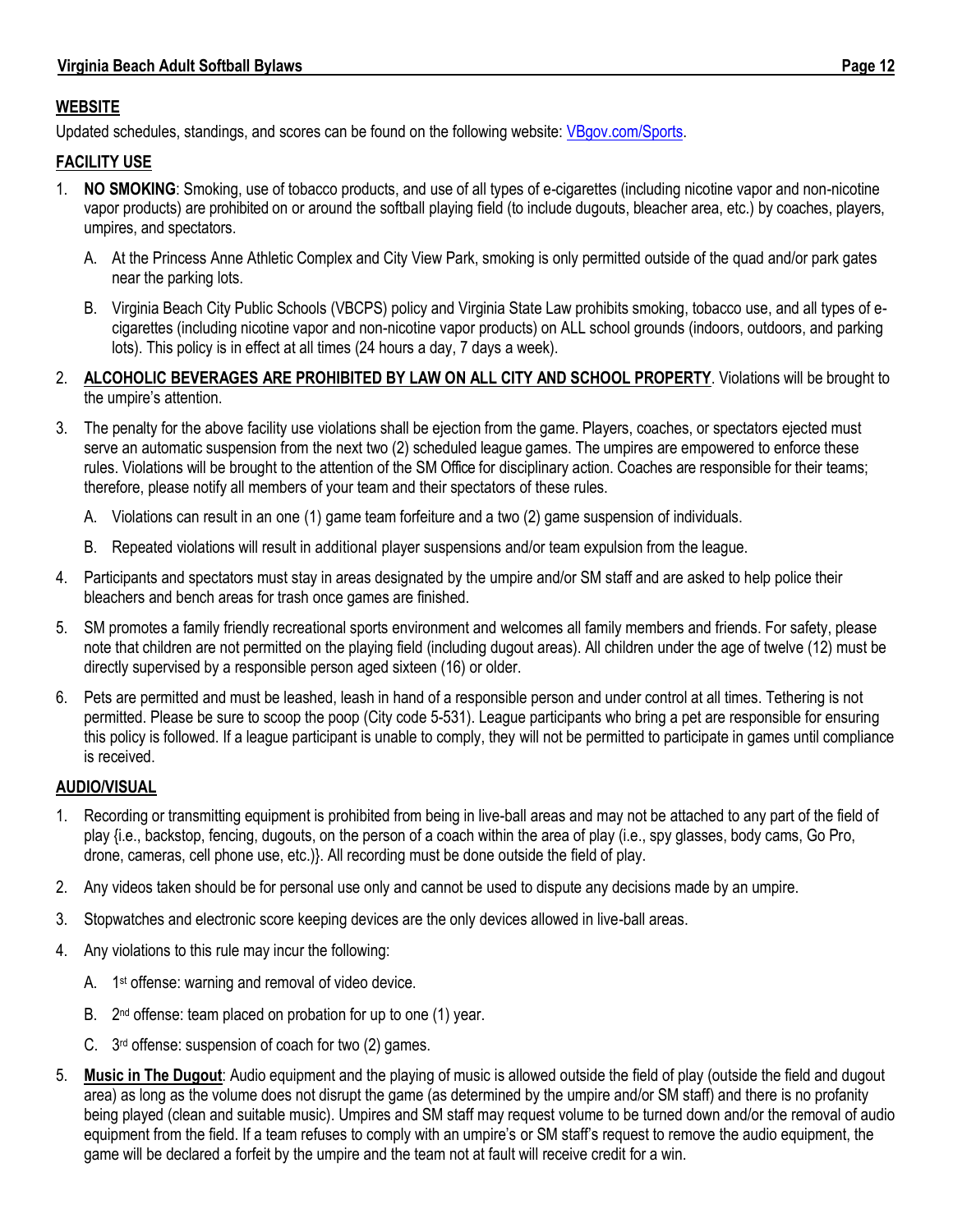#### **NOTE**

- ✓ The SM Coordinator has the authority to make final decisions on all bylaws, interpretations and any matters concerning all adult sports, and will impose penalties and suspensions upon teams, coaches, and players as necessary to insure the orderly conduct of the league.
- ✓ Coaches will advise players and spectators of these bylaws. Unfamiliarity of any rule in the bylaws on the part of the coach, player, or spectators will not be tolerated.
- $\checkmark$  SM reserves the right to prohibit any individual or team from participating in our programs or revoke an individual or team's privileges to participate in our programs for abusive behavior. Furthermore, in the event any individual or team is suspended from participating in our programs for abusive behavior, a written notice of that suspension will be forwarded to all area recreation departments and tournament associations immediately. This action does not apply to one (1) or two (2) game suspensions but to severe cases where abusive behavior warrants further suspensions.

# **THE FOLLOWING RULES APPLY TO COED TEAMS ONLY:**

- 1. A team consists of five (5) males and five (5) females on the field.
- 2. Batting order shall alternate the sexes.
- 3. If a male batter is walked (intentionally or not), the next female batter has their choice of hitting or walking, until they step into the batter's box. **Any walk of a male batter will result in a two (2) base award.**
- 4. Starting with fewer than ten (10) players: Teams may start with as few as six (6) players. A team must always be "coed" (have both male and female players). When starting shorthanded, there are never more than five (5) males or females in the batting line-up or on defense. In the batting line-up, alternate male-female with missing players counting as outs.

#### **Examples:**

| 4 men and 2 women at game time | 5 men and 1 woman at game time |
|--------------------------------|--------------------------------|
| <b>Batting order would be:</b> | <b>Batting order would be:</b> |
| 1 - male                       | 1 - male                       |
| 2 - female                     | 2 - female                     |
| $3 - male$                     | $3 - male$                     |
| 4 - female                     | 4 - OUT                        |
| $5 - male$                     | $5 - male$                     |
| $6 - OUT$                      | $6 - OUT$                      |
| 7 - male                       | 7 - male                       |
| 8 - OUT                        | $8 - OUT$                      |
| $9 - OUT$                      | $9 - male$                     |
| <b>10 - OUT</b>                | <b>10 - OUT</b>                |

- 5. There are no restrictions on defensive positioning. A team may play with a minimum of six (6) players (at least one (1) female) defensively regardless of the number of players in the batting line-up. **No more than five (5) males or five (5) females allowed on defense.**
- 6. The 12-person batting option is in effect. At the start of the game, the coach has the option of putting an extra male **and** an extra female batter in the line-up. This option must be declared before the game begins by notifying the umpire and the official scorer. **CAUTION: If a team starts with twelve (12) and loses a player due to injury and has no eligible substitute, the spot vacated** will count as an out. If a team starts with twelve (12) and loses a player due to ejection and has no eligible substitute, the **game will be declared a forfeit.**
- 7. **Courtesy Runner** One courtesy runner per sex (one (1) male, one (1) female) per half inning may be used. Any non-ejected player not on base can be a courtesy runner. Courtesy runners must remain on base until they score, are put out, or the half-inning ends. Should the player who is acting as a courtesy runner come to bat while still on base, their batting position becomes an out, and the next scheduled batter will come to bat. Males must run for males; females must run for females.

# **PANDEMIC PROTOCOLS**

Games will adhere to the current Executive Order and follow current CDC, state, and local guidance relative to physical distancing, use of face masks, and sharing of equipment.